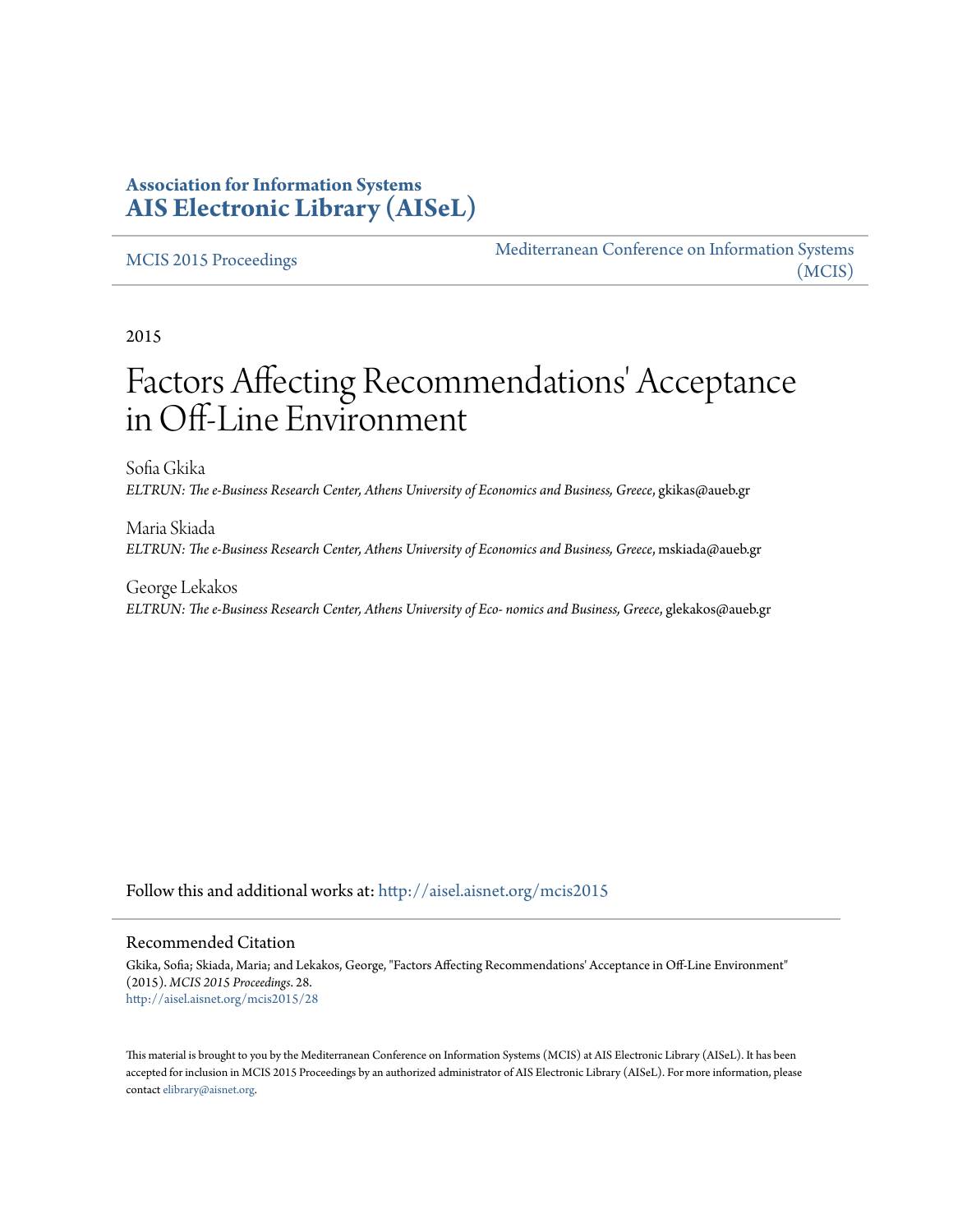## **FACTORS AFFECTING RECOMMENDATIONS' AC-CEPTANCE IN OFF-LINE ENVIRONMENT**

#### *Complete Research*

- Gkika, Sofia, ELTRUN: The e-Business Research Center, Athens University of Economics and Business, Greece, gkikas@aueb.gr
- Skiada, Marianna, ELTRUN: The e-Business Research Center, Athens University of Eco-nomics and Business, Greece, mskiada@aueb.gr
- Lekakos, George, ELTRUN: The e-Business Research Center, Athens University of Economics and Business, Greece, glekakos@aueb.gr

### **Abstract**

*Recommender Systems are traditionally been used in online environments. The present study focuses on factors affecting consumers' acceptance in recommendation systems that will be used in traditional stores. For this purpose, we have developed a garment recommendation system applying and evaluating the aforementioned factors through an experiment. The main insights of the study indicate that consumers' personality affect consumers' preferences and garments' style.*

*Additionally, when a consumer has high motivation to purchase a particular garment (s)he does not waste his/her time for looking around other types of garments. This means that if a garment provider wants to increase cross selling then he has to recommend products that are close to that event such as accessories.*

Keywords: *recommender systems, persuasion, acceptance.*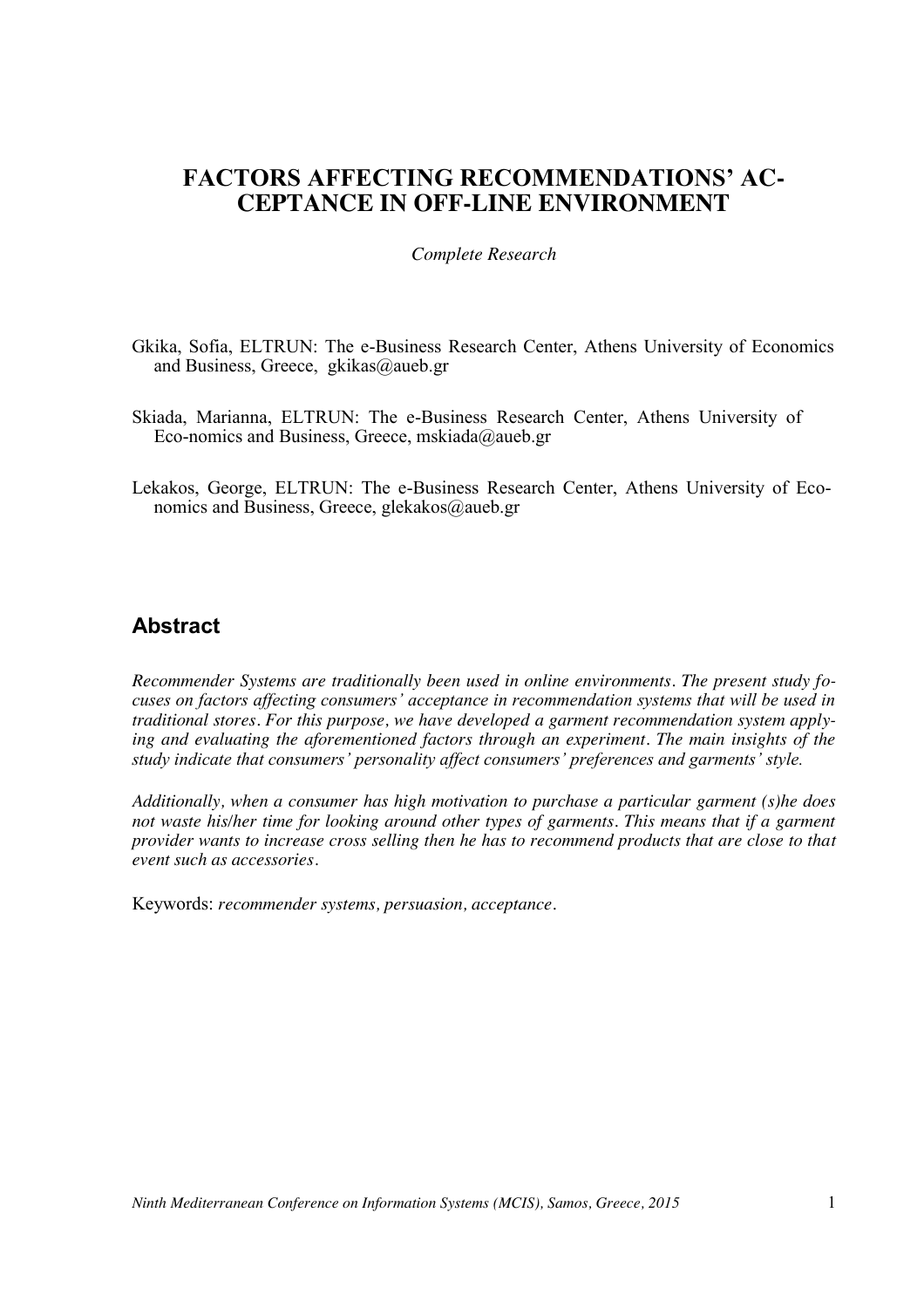# **1 Introduction**

Recommender Systems are typically applied in online environments and are characterized as one of the most successful software tools since they meet the needs of both product/service providers and customers. The main inputs of a Recommender System in an on-line store are users' id, his/her rating upon products (s)he has seen and purchase history. However in a physical environment data collection is more complex since the data that should be collected for the provision of a recommendation through a kiosk, is a combination of data from both off-line (e.g. which products (s)he holds) and on-line environment (e.g. user's id, history purchase). The present study focuses in that point which is it's main distinction from other studies, the design of a Recommender System for a physical (off-line) store. Given that factors that affect consumers' behaviour when they are shopping on a physical store (such as time pressure, crowding, etc) are still to be investigated, it would have been interesting to study in that direction. At the first phase, our goal is to determine the factors affecting recommendations' acceptance and consecutively to implement them on a physical store.

The context of this study is physical garment store. The design of a recommendations' service that will suggest garments (or other accessories) to consumers according to their preferences is one of the innovative consumer services that are willing be designed in the fashion domain. Recommending garments and relevant accessories to consumers gives product providers the opportunity to increase sales as well as to increase satisfaction loyalty of their customers. However, in order to secure the success of the recommendation service, it is crucial to identify the factors that affect the consumer's decision making towards using the recommendations services in the in-store environment.

Thus, we will focus on a Recommender System which recommends garments, examining it – at this stage of the project - from the interface perspective. More specifically, we will focus on investigating the impact of three important factors on the acceptance and use of the recommendation service is consumer's personality. For this purpose, we have developed a garment recommendation system applying and evaluating the aforementioned factors through an experiment, as described in the next sections.

The paper is organized in five sections. In Section 2 is described the role of persuasion and the factors affecting recommendations' acceptance. Section 3 presents in detail our study which is divided into two phases the garments' style classification and the experiment. In Section 4 are presented the experimental results are discussed, while in Section 5 the main conclusions of this research are demonstrated and what our future work involves.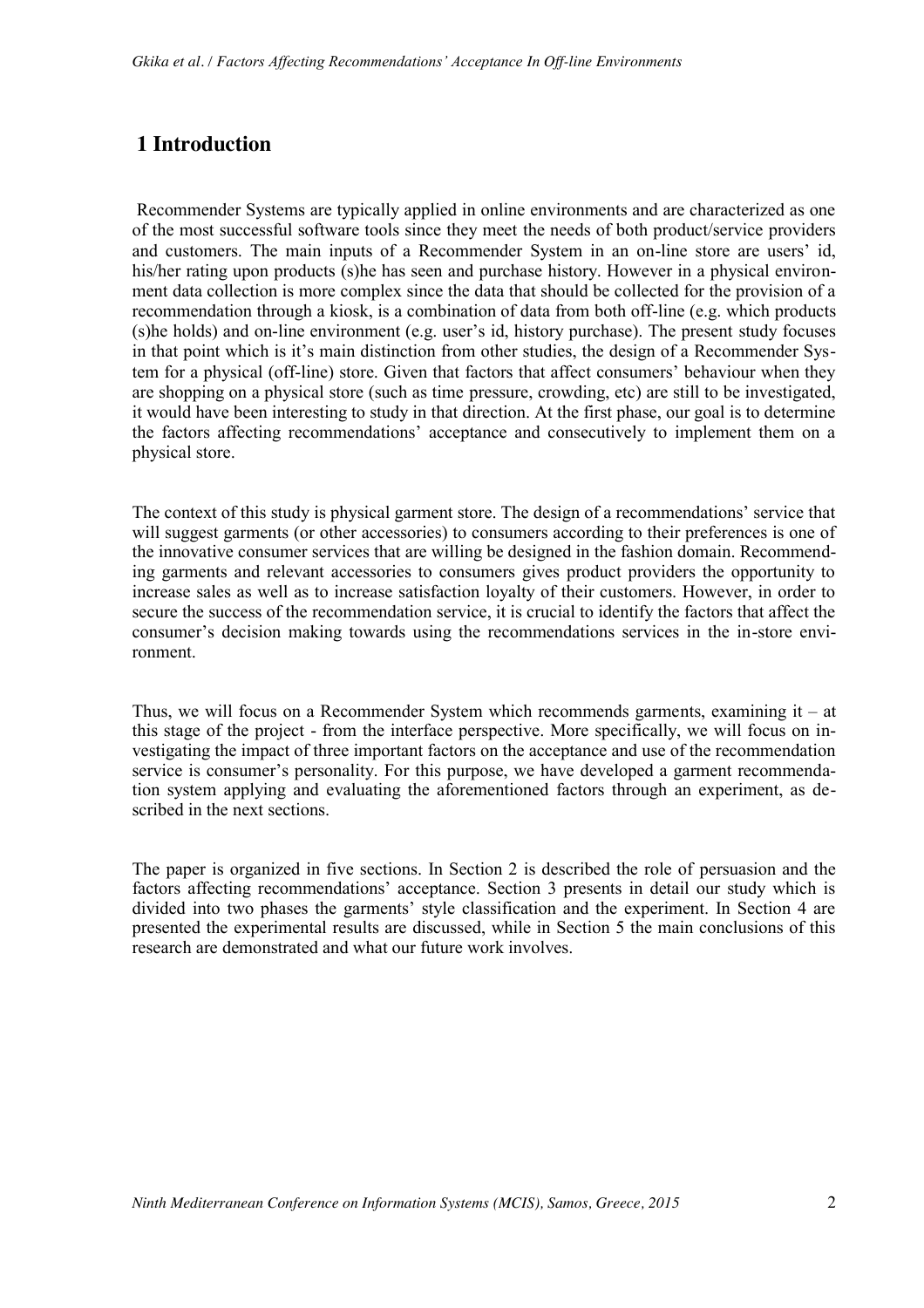### **2 Literature Review**

### **2.1 Factors affecting recommendations' acceptance**

The main research in Recommender Systems has traditionally been focused on their algorithmic perspective. The implicit assumption that the more accurate recommendations are provided, the more successful the RS is, has recently been challenged since other factors have been identified as antecedents of a RS success. Some of these factors are the presentation of a recommendation (Nanou et al. 2010), the set size of recommendations (Ho and Tam, 2005), recommendation's novelty, serendipity (i.e. Pu and Chen, 2011, Cremonesi et al., 2010) as well as user's personality(Gkika and Lekakos, 2014).

Clothing style preferences differentiate among humans. Body type, body image, age as well as fit preferences are some of the factors that affect someone's clothing style (Chattaraman and Rudd, 2006; Chattaraman et al., 2013). In order someone to feel comfortable with his/her clothing, usually prefers to purchase garments from a specific clothing style.

#### *H1: Consumer's style affects garment preferences*

#### *H2: Consumer's purchase intention is affected by garment's clothing style*

A human's personality is defined as '*a dynamic organisation, inside the person, of psychophysical systems that create the persons' characteristic patterns of behaviour, thoughts and feelings*' (Allport, 1961, p. 11). Studies indicate that personality influences the way people make their decisions (Nunes et al., 2012). Given that the type of services we examine are trying to form, change or reinforce people's opinions and decisions, they are trying to persuade them in other words, it would have been useful to examine how people with different personality are getting persuaded. According to Moddy et al. (1977) there is correlation between three out of five personality factors and clothing style preference. Moreover, studies have shown that dress express personality, nevertheless clothing choice has also been viewed as overt behavior, which is being influenced by an individual's personality profile (Gurel et al., 1972). Thus, the third hypothesis of the experiment is:

#### *H3: Consumer's personality affects her intention to purchase garments*

The Elaboration Likelihood Model (ELM) indicates that individuals with low motivation or ability to process the information provided with a recommendation could eventually get persuaded to select/use the item if appropriate peripheral cues enrich the recommended item. According to the Fogg (2009) in order for someone to get persuaded to perform certain behaviour (s)he should have motivation to act, the ability to do it and get prompted by an activating trigger. If any of those three components is not present or their mix is not appropriately balanced then the individual will not perform the target behaviour. In case someone lacks motivation then the triggers should be in the form of 'motivational elements' so as to grab customer's attention and consecutively make them see and process the provided recommendations.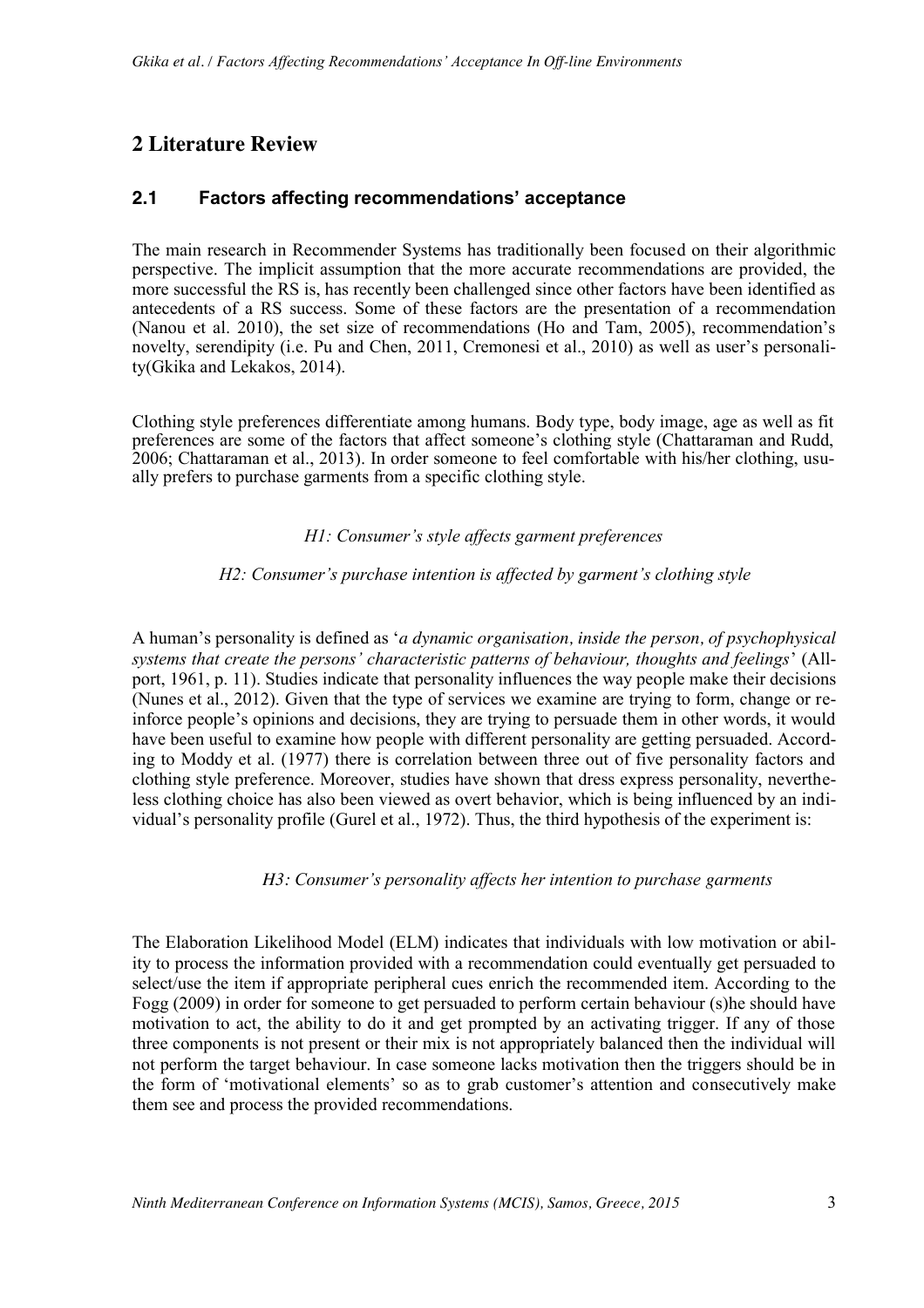*H4: Consumer's motivation to purchase affects the amount of products (s)he purchase.*

In order to evaluate the above hypotheses an experiment was conducted as described in the next section.

### **3 Research Design and Methodology**

#### **3.1 Garments' style classification**

In order to investigate whether people with the different personality have different clothing style (H1) preferences, garments had first to be categorized regarding to their style so as to examine which clothing style(s) is/are preferred from each personality group. In order to experiment with a wide variety of garments, different style garments have been used. We adopted Shen's et al. (2007) methodology and taxonomy of clothing style, which consists of 6 categories (formal, luxurious, trendy, funky, casual and sporty). Shen et al. (2007) indicate that a garment may belong to more than one type of clothing, for instance a black midi dress may be characterized both formal and luxurious.

For the classification of garments in our experiment, 14 fashion experts evaluated 35 garments from the last Diffusione Tessile's collection, an Italian garment provider. For each garment the experts were asked to evaluate each garment's compliance with the six style groups and providing a rating from 0-10 (0 not matched to a category – 10 perfectly matched to a category). Finally, 24 out of 35 garments were selected and used in our experiment, those with the highest matching averages.

### **3.2 Experiment Design**

In order to investigate the above hypotheses a between-groups experiment was conducted for two different scenarios of the customer experience use case. The first scenario simulates a low intention/ low motivation shopping behavior, where consumers visit the store without a clear intention to buy something. This "Shopping therapy" scenario differentiates from the second scenario, which simulates a high intention/high motivation scenario where consumers visit the store in order to perform a planned purchase (e.g. a garment for an important event). The distinction of the two scenarios was necessary since (according to the Elaboration Likelihood Model) users with different level of motivation levels respond differently to motivational triggers with respect to the acceptance of recommendation. The first scenario asked the participant to imagine that it is Saturday morning and she is going for "shopping therapy" while at the second scenario she is supposed going shopping in order to purchase a garment for an important event to her (e.g. a special dinner, a date, an appointment) which would take place that day. Consecutively, in both scenarios, experiment participants were asked to imagine that they enter a store in which a number of recommendations (24 in total) were provided to them through a touch screen monitor.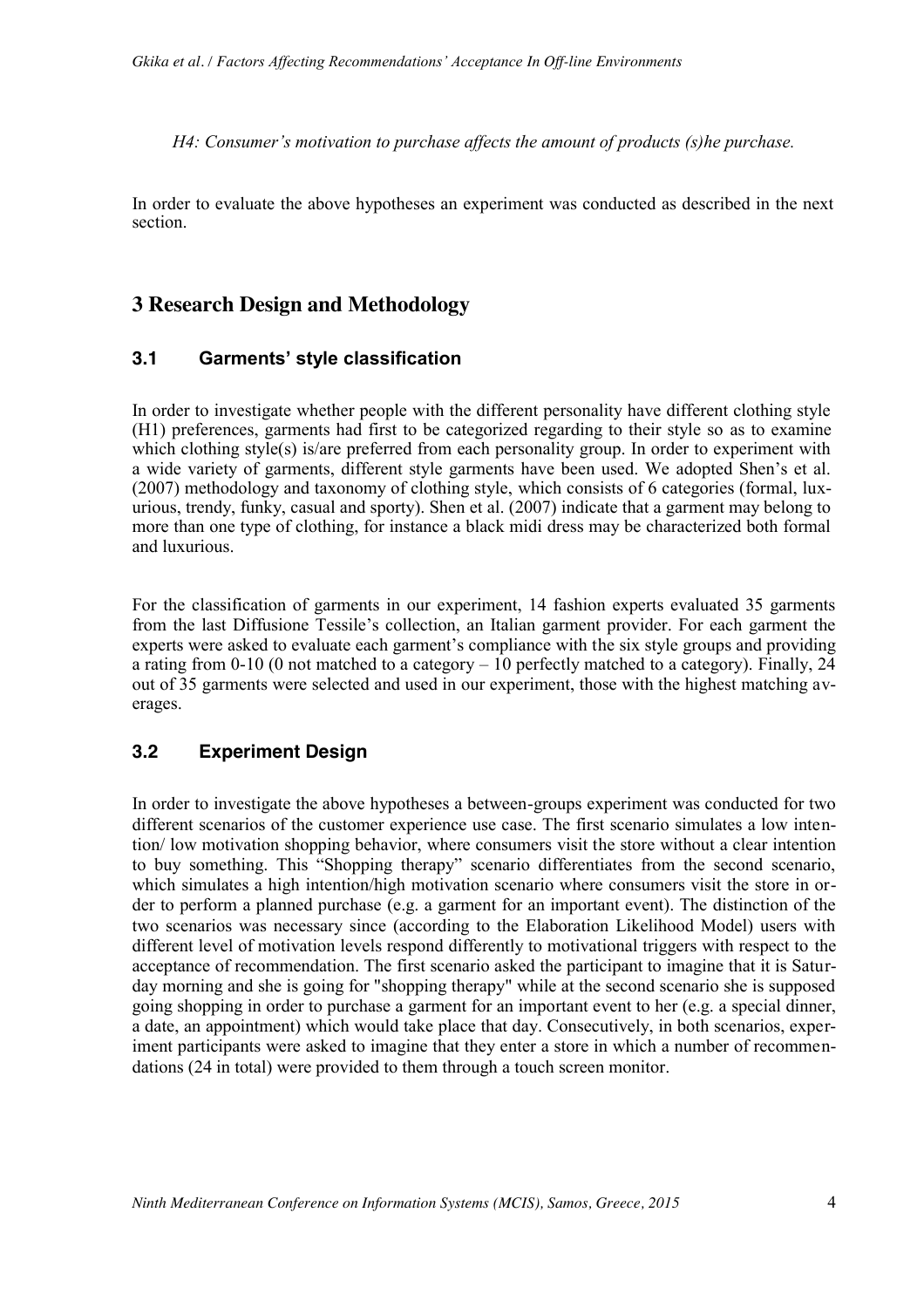At the first step of the experiment, participants were asked to fill-in a questionnaire with personality related questions, utilized to classify them in personality groups in order to examine potential relationship between personality and garment preferences (style groups) as well as the acceptance of recommendations (H3/H4).

There is a variety of tools and methodologies in order to measure a person's personality but the most widely accepted and used is that of the Five-Factor Model of personality, or the Big Five (John, 2008). According to Five-Factor Model, each person is characterized by five personality traits (extraversion, neuroticism, agreeableness, conscientiousness and openness to experience) to lower or higher degree. The questionnaire that used for personality is Big Five Inventory (John et al., 1991; 2008)) which consists of 44 questions. Moreover, there were questions about users' motivation to purchase (Tam and Ho, 2005). The particular questions were used so as to investigate whether people with a different personality profile behave in a different way in case of having both high and low motivation to purchase.

At the second step of the experiment, six blogs of garments were presented to the participants (i.e. six web pages with four garments each) (Figure 1 and Figure 2). The participants were asked through a questionnaire if they like the recommended garment and match their style (by providing ratings in a 1 to 5 scale) as well as whether they believe the garment is novel or a serendipitous recommendation for them and finally their intention to purchase it or not. The above questions are concerning novelty and serendipity used in previous studies (Celma et al., 2008; Adamopoulos & Tuzhilin, 2013). The goal of the aforementioned questions was to examine whether a person with a particular personality profile considers a recommendation (a garment with a specific clothing style) novel or serendipitous as well as her intention to purchase it.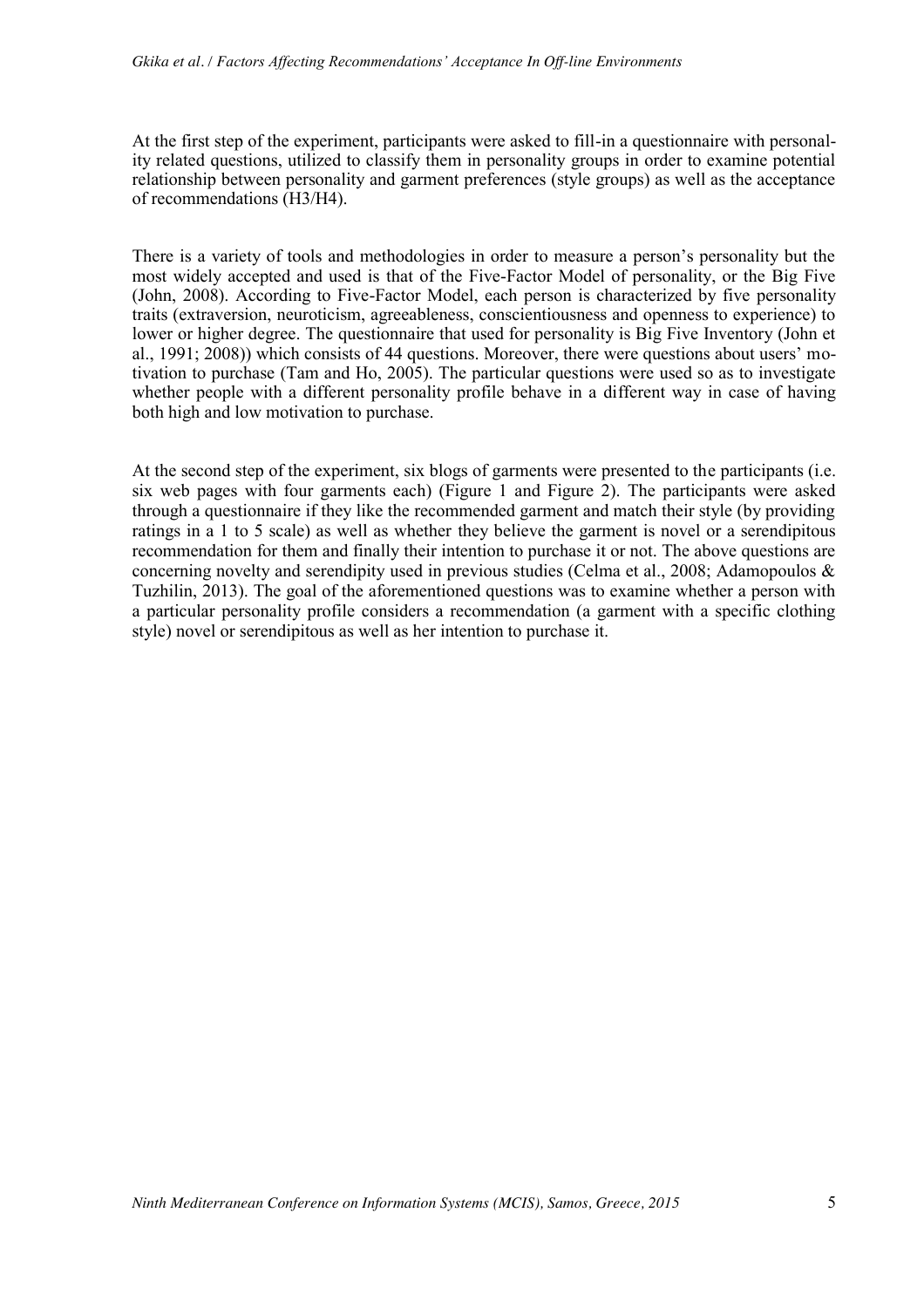

It is Saturday morning and you are going for "shopping therapy". You enter a store with women garments and recommendations are provided to you through a touch screen monitor. Assume that you have sufficient amount of money for your shopping. (Answer the following scenario-based questions)



I like this garment

(1(not at all)-5(very much))

1020304050

(1(not at all)-5(very much))

1020304050

this scenario)

Yes © No ©

I was surprised by this

 $Yes \oplus No \oplus$ 

recommendation

before

 $Yes \circ No \circ$ 



I like this garment (1(not at all)-5(very much)) 1020304050

This garment matches my style This garment matches my style  $(1(\text{not at all})-5(\text{very much}))$  $1020304050$ 

I would buy this garment (under I would buy this garment (under I would buy this garment (under I would buy this garment (under this scenario) Yes O No O

> I was surprised by this recommendation Yes © No ©

> > before

Yes  $@$  No  $@$ 



I like this garment (1(not at all)-5(very much)) 1020304050

(1(not at all)-5(very much)) (1(not at all)-5(very much))  $1020304050$ 

this scenario) Yes © No ©

I was surprised by this recommendation Yes O No O

before

Yes © No ©

I like this garment (1(not at all)-5(very much)) 1020304050

This garment matches my style This garment matches my style

1020304050

this scenario) Yes © No ©

I was surprised by this recommendation Yes @ No @

I have never seen this garment I have never seen this garment I have never seen this garment I have never seen this garment before Yes @ No @

See next recommendations (1/6)

Copyright © 2015

*Figure 1: Second step of the experiment ('Shopping Therapy' scenario)*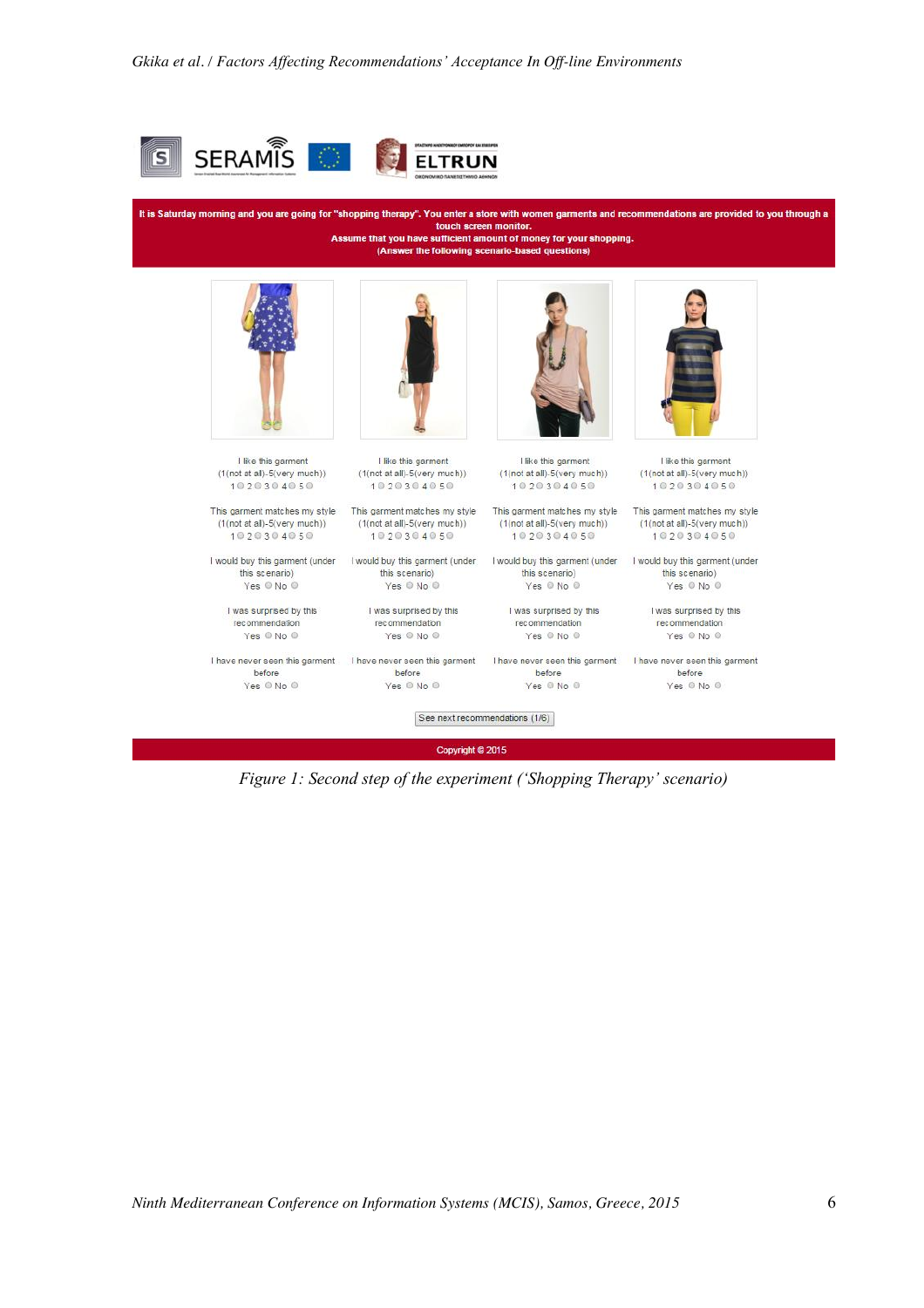

It is Saturday morning and you are going for shopping in order to purchase a garment for an important event to you (e.g. a special dinner, a date, an intment) which will take place today. You enter a store with women garments and recommendations (24 in total) are provided to you through a touch so monitor. Assume that you have sufficient amount of money for your shopping. (Answer the following scenario ions) I like this garment I like this garment I like this garment I like this garment (1(not at all)-5(very much)) (1(not at all)-5(very much)) (1(not at all)-5(very much))  $(1(\text{not at all})-5(\text{very much}))$ 1020304050 1020304050 1020304050 1020304050 This garment matches my style This garment matches my style This garment matches my style This garment matches my style  $(1(\text{not at all})-5(\text{very much}))$  $(1(\text{not at all})-5(\text{very much}))$  $(1(\text{not at all})-5(\text{very much}))$  $(1(\text{not at all})-5(\text{very much}))$  $1020304050$ 1020304050 1020304050 1020304050 I would buy this garment (under I would buy this garment (under I would buy this garment (under I would buy this garment (under this scenario) this scenario) this scenario) this scenario) Yes © No © Yes © No © Yes © No © Yes @ No @ I was surprised by this I was surprised by this I was surprised by this I was surprised by this recommendation recommendation recommendation recommendation Yes © No © Yes © No © Yes © No © Yes © No © I have never seen this garment I have never seen this garment I have never seen this garment I have never seen this garment before before before before Yes © No ©  $Yes \circ No \circ$ Yes @ No @ Yes © No © See next recommendations (1/6) Copyright @ 2015

*Figure 2: Second step of the experiment ('Event' scenario)*

At the third and last step of the experiment a final questionnaire was provided which contained questions a few demographic questions.

#### **3.2.1 Sample**

The experiment participants were invited through posts in University's Facebook groups (e.g. undergraduate, postgraduate and PhD students). The invitation message was asking recipients to participate in a research in which they would be asked to rate recommendations provided by an application as well as to fill in a psychographic questionnaire in the domain of fashion. The link to access the system was provided and a clear suggestion concerning the anonymity of their participation was included in the message.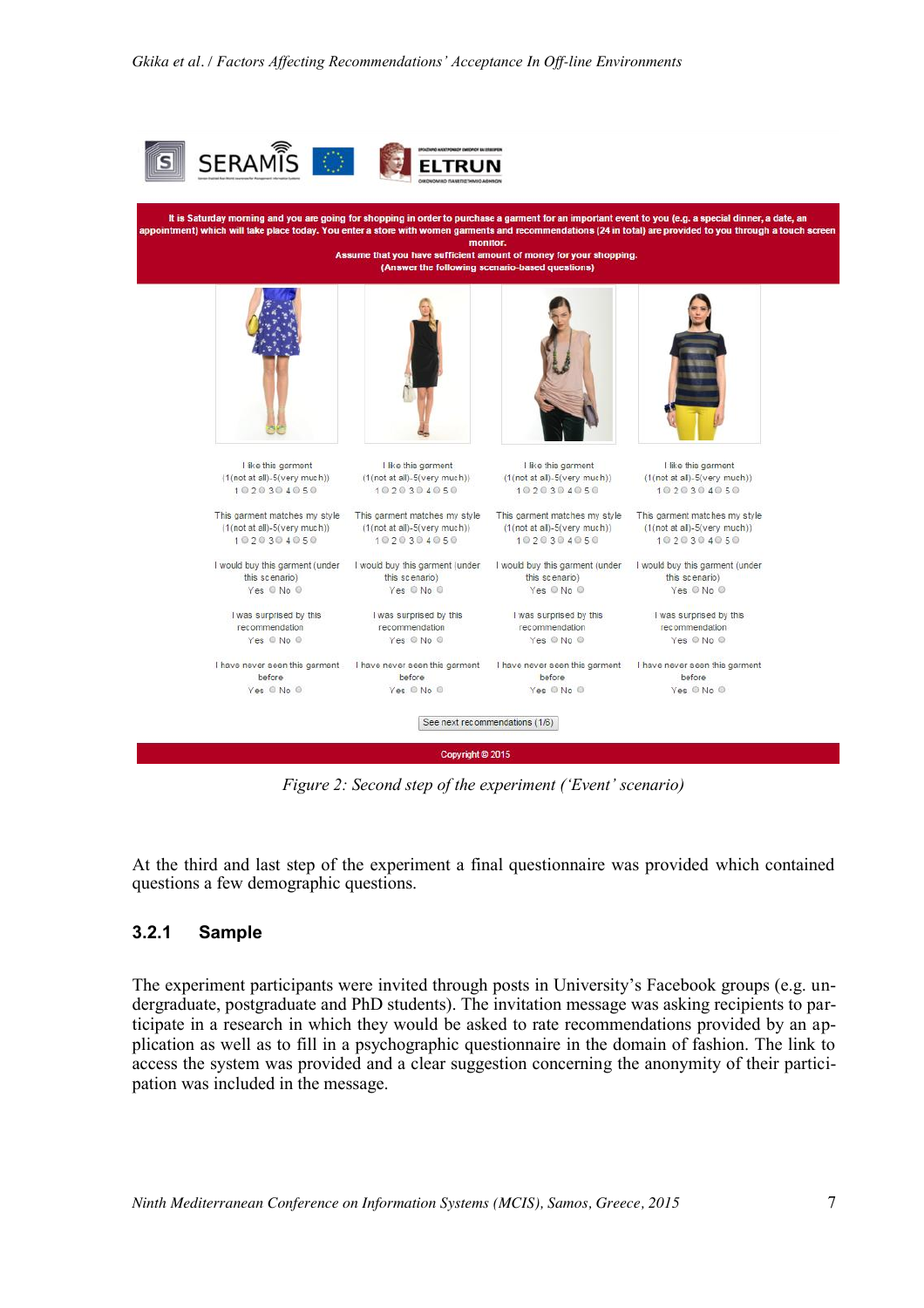The properly completed surveys where 38 in the 'Shopping Therapy' scenario and 33 in the 'Event' scenario, in a total of 71 participants. All users were females while the 46% of the sample ware aged between 18 and 24 years old, the 52% were between 25 and 34 years old and the 2% at the age of 35-44 years old.

#### **3.2.2 Survey Results**

The first step of our analysis was to investigate the effect of consumer's personal clothing style on her garment preferences (H1). For both scenarios we measured the participants' average preference rating for the garments on each one of the six clothing styles and then an ANOVA analysis was conducted in order to measure potential differences among the different styles. ANOVA results suggested that in both scenarios, there are significant differences  $(p< .001)$  among the average rating of garments in each clothing style category (Table 1). Thus, H1 is confirmed.

| Scenario                | <b>Sign</b> | <b>Mean Square</b> |
|-------------------------|-------------|--------------------|
| <b>Shopping therapy</b> | 000         | 4 640              |
| Event                   | 000         |                    |

| Table 1: ANOVA results for H1 |  |
|-------------------------------|--|
|-------------------------------|--|

Consecutively, we compared in both scenarios, the ratio of the amount of garments (s)he declared she would purchase to the amount of garments she declared that match her style (Case 1). Then, we compared it to the ratio of the amount of garments (s)he declared she would purchase to the amount of garments that does not match her style preferences (Case 2). In this way we investigated whether the consumer's intention to purchase was affected by the garment's clothing style (H2). A paired t-test analysis was performed and the results indicated that the difference of means between the above elements is positive (Table 2), which denotes that a garment's style affect the consumer's intention to purchase it.

| <b>Scenario</b>         | Case $1 -$ Case $2$ |                      |       |  |
|-------------------------|---------------------|----------------------|-------|--|
|                         | <b>Mean</b>         | <b>St. Deviation</b> | Sign. |  |
| <b>Shopping therapy</b> | 719                 | .278                 | .000  |  |
| Event                   | 649                 |                      | 000   |  |

*Table 2: T-test Results for H2*

In order to investigate H3, we examined which combinations of personality traits tend to score highest ratings on a diverse group of garments' style. Thus, the fsQCA methodology was performed for both scenarios. The five personality traits were used as possible conditions that influence the acceptance of garments (in the form of liking the garments). As a first step, the prescriptions of fsQCA required calibration of the cases into membership sets through fsQCA 2.0 soft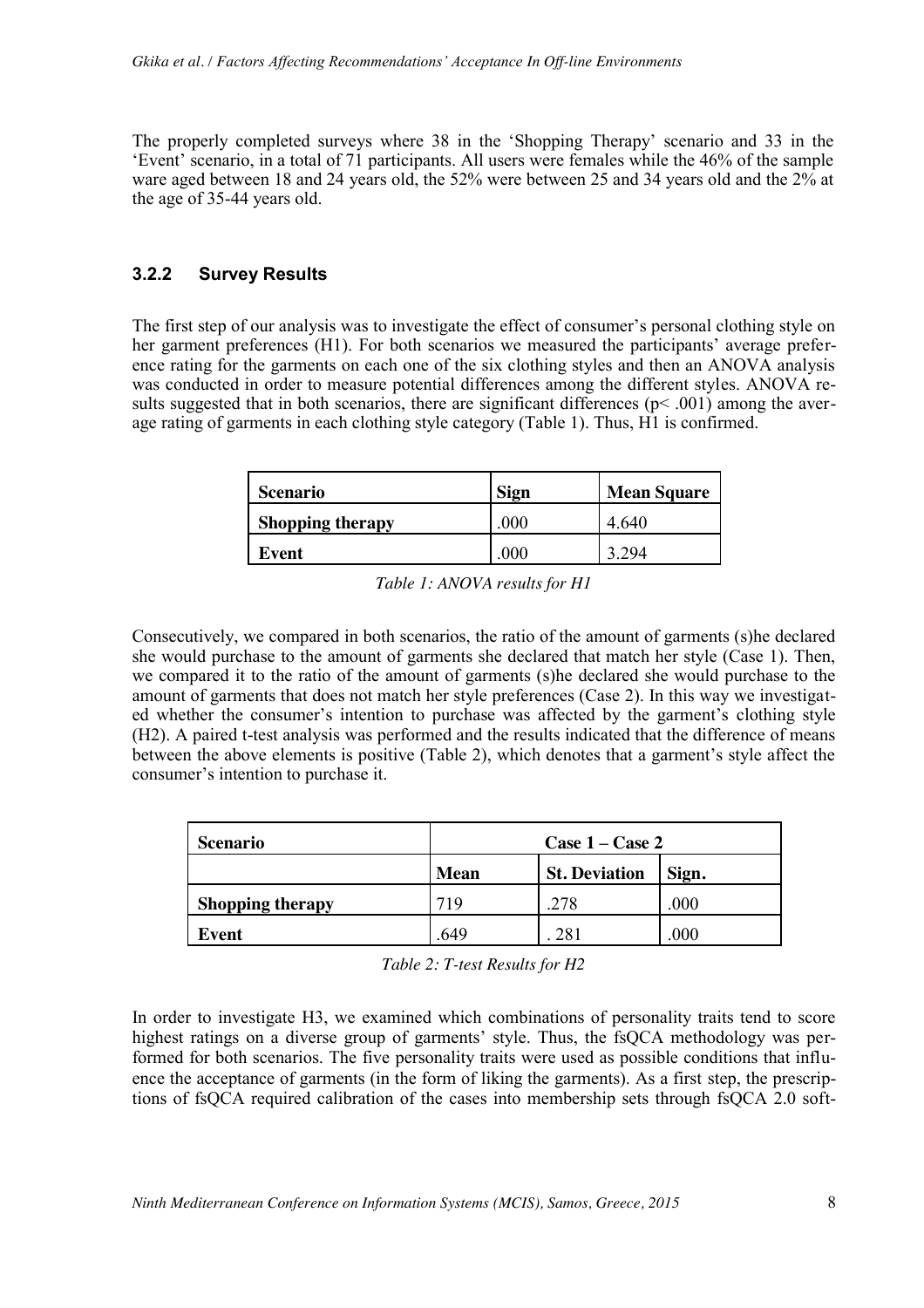ware. The function demands as input three threshold points; a full-membership value, a nonmembership value and a cutoff point. Because the dataset consists of subjective cases, we used cluster analysis following the k-means algorithm  $(k=3)$  to calculate the three membership sets. More specifically, high values are correlated with the full-membership set, medium values are correlated with the crossover point set and finally low values are correlated with the non-membership set.

The results of fsQCA indicate 3-7 alternative solutions comprising of alternative combinations of the personality traits that lead to high garment preferences. Black circles indicate the required presence of a personality trait in a solution. White circles indicate the required absence of a personality trait from the solution. Blank cells indicate that in that particular solution, the presence or absence of that personality trait is indifferent. Each solution is accompanied by two additional measurements of fitness, which express the 'predictive power' of each solution, namely the consistency and coverage indexes. Consistency presents how consistent is the empirical evidence with the outcome which is investigated while coverage estimates the proportion of cases that address the outcome which is under investigation.

Table 3 illustrates the results of fsOCA for the Shopping Therapy Scenario. The analysis identified seven solutions leading to high intention to purchase garments. All solutions require the absence of a personality trait by individuals. For example, the first solution proposes that individuals who are not agreeable but they are conscious and open to new experiences are likely to have high intention to purchase garments.

| <b>Personality Traits</b>    | Solutions leading to high intention to purchase Garments |           |         |         |           |       |           |
|------------------------------|----------------------------------------------------------|-----------|---------|---------|-----------|-------|-----------|
|                              | 1                                                        | 2         | 3       | 4       | 5         | 6     | 7         |
| Extraversion                 |                                                          |           |         | $\circ$ | $\circ$   |       | $\bullet$ |
| Agreeableness                | $\bullet$                                                | $\bullet$ |         |         | $\circ$   |       | $\circ$   |
| Conscientiousness            |                                                          | $\circ$   | $\circ$ | $\circ$ |           |       |           |
| <b>Openness</b>              | $\circ$                                                  | $\circ$   | O       | $\circ$ | $\bullet$ |       | $\Omega$  |
| Neuroticism                  | $\circ$                                                  |           | $\circ$ |         |           |       |           |
| Consistency                  | 0.7                                                      | 0.682     | 0.648   | 0.651   | 0.892     | 0.956 | 0.875     |
| Coverage                     | 0.43                                                     | 0.421     | 0.654   | 0.666   | 0.189     | 0.155 | 0.183     |
| Overall solution consistency |                                                          |           |         | 0.635   |           |       |           |
| Overall solution coverage    |                                                          |           |         | 0.812   |           |       |           |

*Table 3: fsQCA results for the paths leading to intention to purchase garments (Shopping Therapy Scenario)*

The next Table 4 presents the different paths, consisting of combinations of personality traits, which lead to high acceptance of garments in the case of Event Scenario.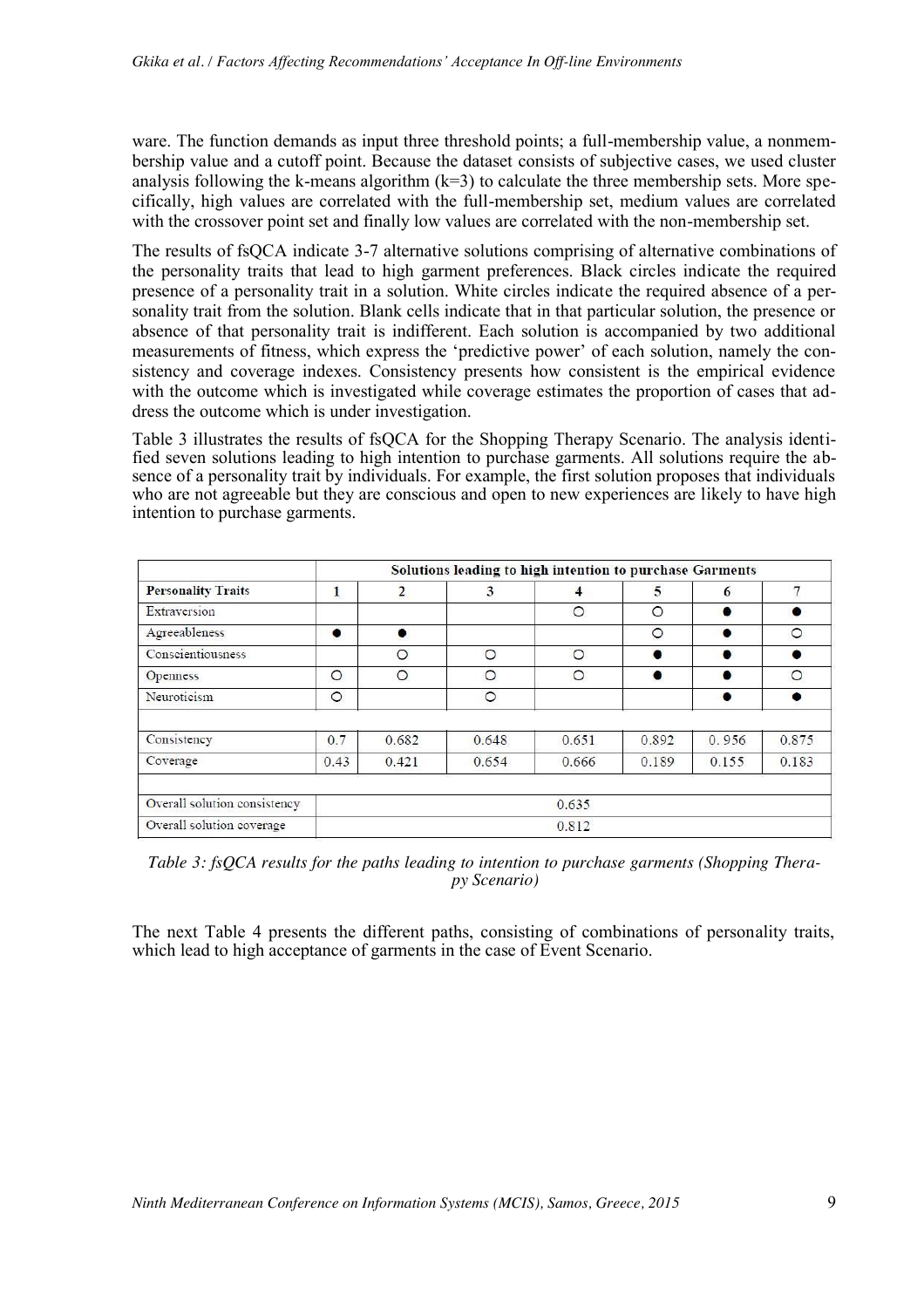|                              | Solutions leading to high intention to purchase Garments |       |         |  |
|------------------------------|----------------------------------------------------------|-------|---------|--|
| <b>Personality Traits</b>    |                                                          | 2     | 3       |  |
| Extraversion                 |                                                          |       |         |  |
| Agreeableness                |                                                          |       | $\circ$ |  |
| Conscientiousness            |                                                          |       | O       |  |
| Openness                     |                                                          |       |         |  |
| Neuroticism                  |                                                          |       |         |  |
| Consistency                  | 0.887                                                    | 0.853 | 0.671   |  |
| Coverage                     | 0.4                                                      | 0.49  | 0.746   |  |
|                              |                                                          |       |         |  |
| Overall solution consistency | 0.790                                                    |       |         |  |
| Overall solution coverage    | 0.680                                                    |       |         |  |

*Table 4: fsQCA results for the paths leading to high intention to purchase garments (Event Scenario)*

In order to examine whether the consumer's motivation to purchase affects the amount of products (s)he purchase (H4), we measured and compared, for both scenarios (Shopping Therapy Scenario – Event Scenario), the average means of the garments that the participants had declared their intention to purchase (Table 5). The paired t-test results indicated that there are significant differences  $(p<.05)$  for the aforementioned metric between the scenarios. Hence, we accept H4.

| <b>Shopping Therapy Scenario – Event Scenario</b> |               |      |  |  |
|---------------------------------------------------|---------------|------|--|--|
| Mean                                              | St. Deviation | Sign |  |  |
|                                                   | 4 105         | 035  |  |  |

*Table 5: T-test Results for H4*

# **4. Main Findings and Future Work**

The present research emphasizes the impact of consumer's personality on the acceptance and use of recommender systems. First, we empirically validated that a consumer's clothing style affects which garments (s)he is going to purchase. His/Her purchase preferences are close to his/her personal clothing style. Thus, when a recommender system provides products that are related to someone's style (such as garments or shoes) then the recommendations should be close to his/her personal preferences on the grounds that the more recommendations close to his/her style, the more purchases (s)he will intend to do. In fashion's domain terms, garments' grouping according to user's style is very important.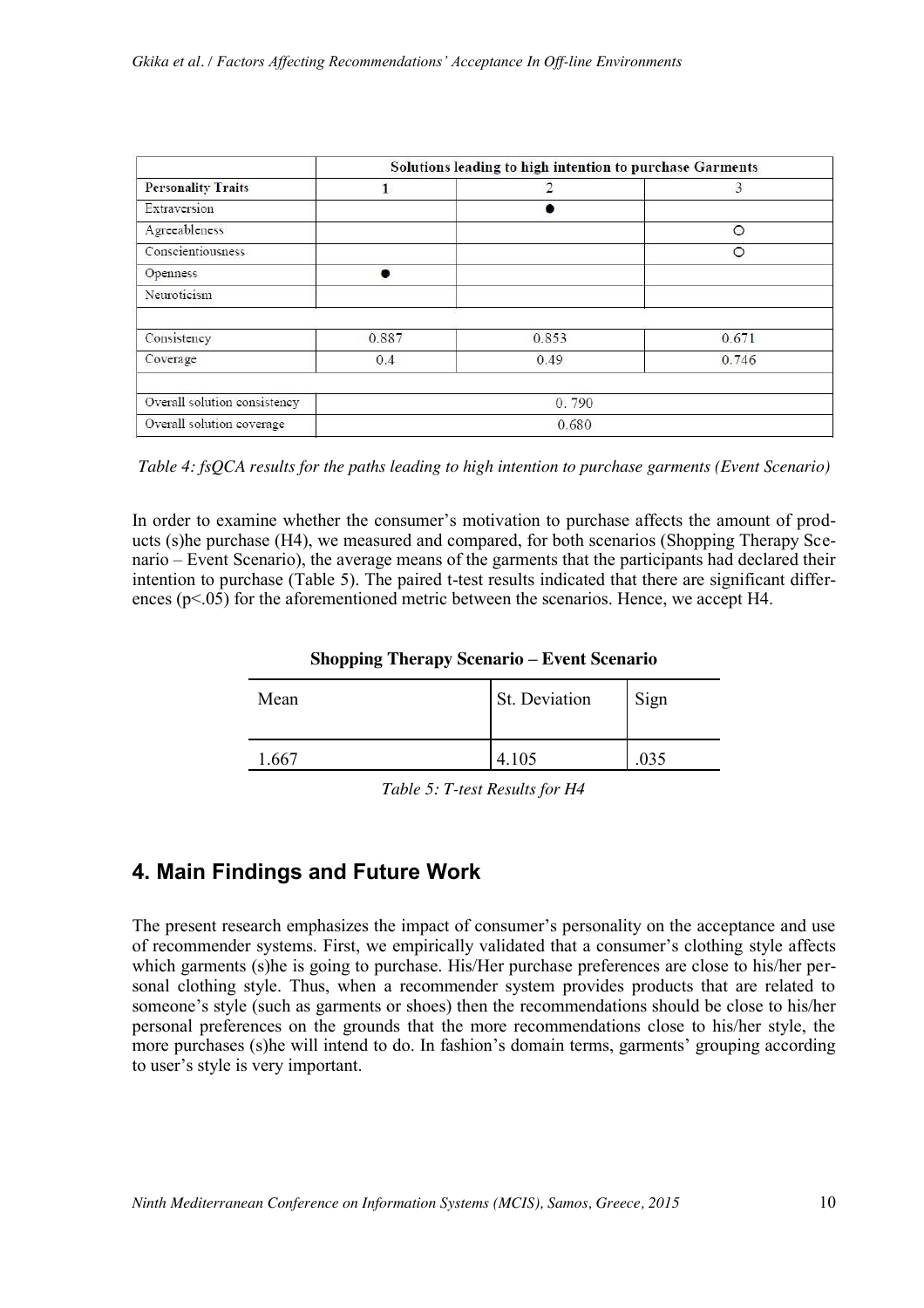Moreover, the effect of human's personality on his/her garment preferences is validated in the present experiment. Due to the fact that our sample was quite limited we could have only an indication that people with different personality profile have different garment preferences. In the fashion domain, the consumer's personality profile can be captured by the recommender system through the customer's loyalty card. The customer may scan his/her loyalty card on touch-screen monitors and then personalized services and recommendations can be provided to the customers.

Recommendations won't be provided through only their purchase history (like traditional Recommender Systems), since personal clothing style and personality profile should also be taken into consideration for an effective recommender system.

Customers' sometimes go shopping for fun, they do not want to purchase something (low motivation to purchase) while some others go for planned purchases (high motivation to purchase) for a wedding or a special event. The results indicate that when (s)he has high motivation to purchase a particular garment (s)he does not waste his/her time for other types of garments. This means that if a product provider wants to increase cross selling then he has to recommend products that are close to that event such as accessories. In our future research we intend to concentrate on the impact of the types of recommendations (serendipitous, novel, diverse) on consumers' acceptance.

### **Acknowledgments**

The present research is founded by the Project " SENSOR -ENABLED REAL WORD AWARE-NESS FOR MANAGEMENT INFORMATION SYSTEMS" code ΕΡ-2103-01. The Project cofunded by the European Commission within the Seventh Framework Pro-gramme (2007-2013).

# **References**

- Avison, D. E. and G. Fitzgerald (1995). *Information Systems Development. Methodologies, Techniques and Tools.* 2nd Edition. London: McGraw-Hill.
- Adamopoulos, P., Tuzhilin, A.(2015) On unexpectedness in recommender systems: Or how to expect the unexpected. ACM Transactions on Intelligent Systems and Technology (TIST) - Special Sections on Diversity and Discovery in Recommender Systems, Online Advertising and Regular Papers, 5(4).
- Allport, G. W. (1961) Pattern and growth in personality. New York: Holt, Rinehart & Winston.
- Celma O., & Lamere, P. (2007). Music Recommendation Tutorial. Presented at the 8th International Conference on Music Information Retrieval, Vienna, Austria.
- Chattaraman,V., Rudd, (2006) Preferences for Aesthetic Attributes in Clohing as a Function of Body Image, Body Cathexis and Body Size. Clothing and Textiles Research Journal, 24(1).

Chattaraman, V., Simmons, K.P., Ulrich, P.V.: (2013)Age, Body Size, Body Image, and Fit Prefer-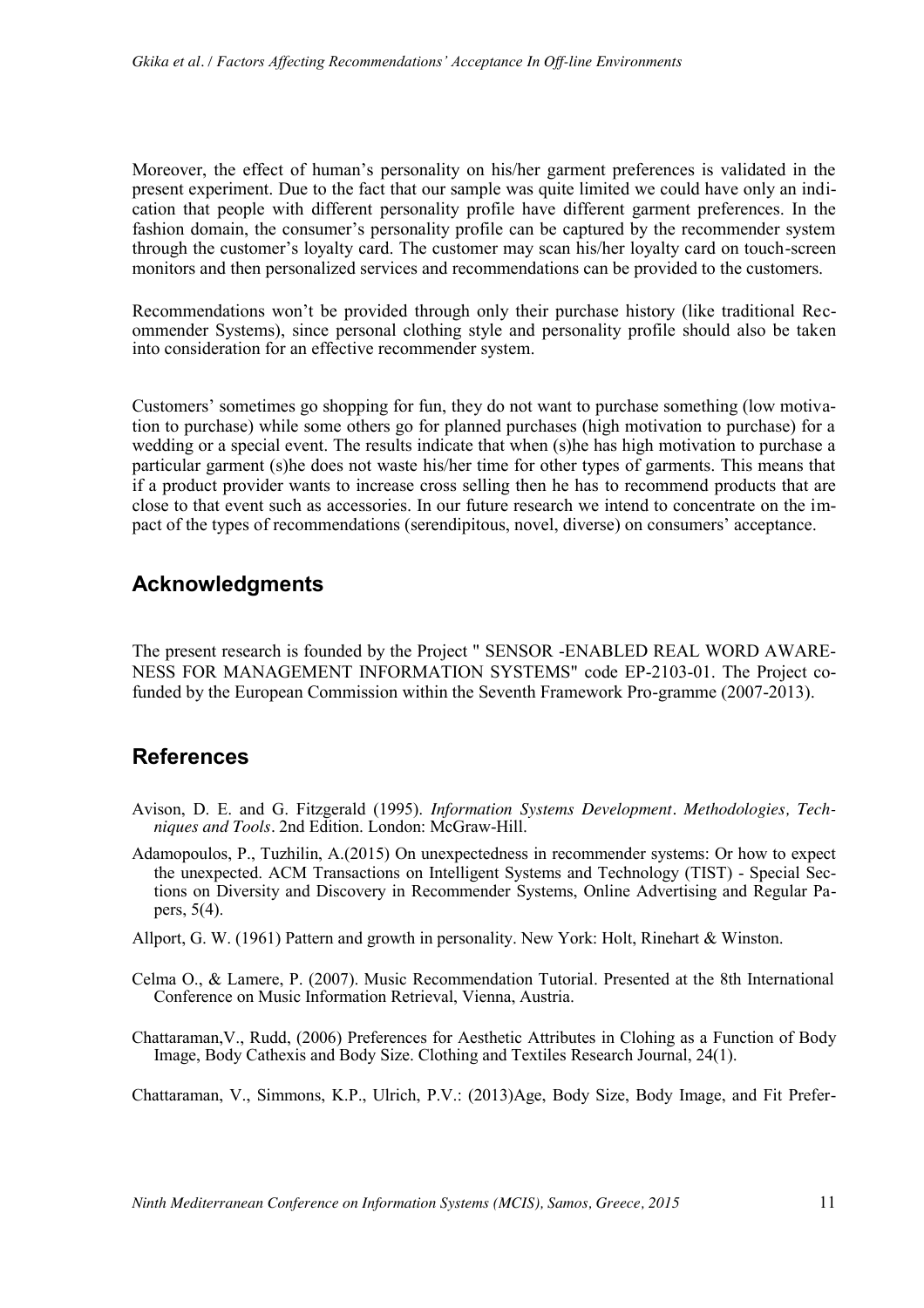ences of Male Consumers. Clothing and Textiles Research Journal 31(4), pp. 291-305.

- Cremonesi P., Garzotto F., Turrin, R.(2012) Investigating the Persuasion Potential of Recommender Systems from a Quality Perspective: An Empirical Study. ACM Trans. Interact. Intell. Syst., 2(2), 11:1–11:41.
- Fogg, B. J. (2009) A behavior model for persuasive design. Proceeding of Persuasive '09 Proceedings of the 4th International Conference on Persuasive Technology.
- Gkika, S., Lekakos, G. (2014) The persuasive role of Explanations in Recommender Systems. Proceedings of the Second International Workshop on Behavior Change Support Systems (BCSS2014).
- Gurel, L. M., Wilbur, J.C., Gurel, C. (1972) Personality correlates of adolescent clothing styles. Journal of Home Economics, 64(3), pp. 42-47.
- Tam, KY., Ho, SY. (2005) Web personalization as a persuasion strategy: An elaboration likelihood model perspective. Information Systems Research, pp. 271 - 291.
- John, O. P., Naumann, L. P., Soto, C. J. (2008) Paradigm shift to the integrative big-five trait taxonomy: History, measurement, and conceptual issues. In O. P. John, R. W. Robins, & L. A. Pervin (Eds.), Handbook of personality: Theory and research (3rd ed., pp. 287–310). NewYork: Guilford Press.
- Matsumoto D., Kouznetsova, N., Ray R., Ratzlaff C., Biehl M., & Raroque, J. (1999). Psychological culture, physical health, and subjective well-being. *Journal of Gender, Culture, and Health,*4, 1-18.
- Moody, W., Sinha, P. (2010) An Exploratory study: Relationships between Trying on Clothing, Mood, Emotion, Personality and Clothing Preference. *Journal of Fashion Marketing and Management*, 14 (1). pp. 161-179. ISSN 1361-2-26.
- Nanou, T., Lekakos, G., Fouskas, K.(2010) The effects of recommendations' presentation on persuasion and satisfaction in a movie recommender system). *Multimedia systems*, 16(4-5), 219– 230.
- Nunes, M. A. S. N., Hu, R.(2012) Personality-based Recommender Systems: An Overview. *In: Proc. of the 6th ACM Conference on Recommender Systems (RecSys'12),* pp. 5-6.
- Park, K. (1997) Individuality on fashion diffusion: differentiation versus independence. *Journal of Fashion Marketing and Management: An International Journal*, 2(4), pp. 352-360.
- Pu, P., Chen, L., Hu, R. (2012) Evaluating recommender systems from the user's perspective: survey of the state of the art. *User Modeling and User-Adapted Interaction*, 22(4-5), 317–355.
- Schrank, HL., Gilmore, DL. (1973) Correlates of Fashion Leadership. *The Sociological Quarterly*, 14(4), pp. 534-543.
- Shen, E., Lieberman, H., Lam, F. (2007) What Am I Gonna Wear?: Scenario-oriented Recommendation. In *Proceedings of the 12th International Conference on Intelligent User Interfaces*,